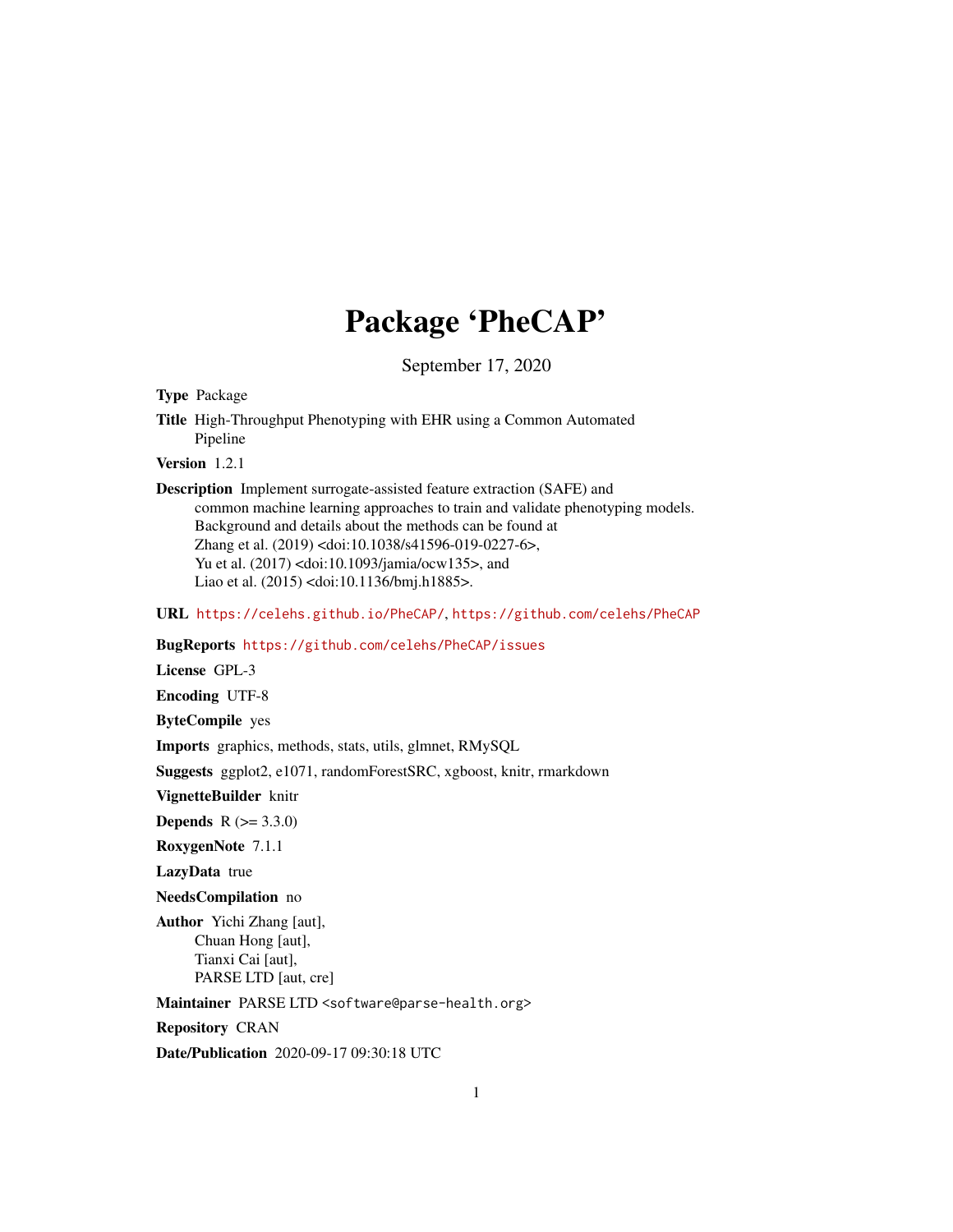### <span id="page-1-0"></span>R topics documented:

| Index |  |
|-------|--|
|       |  |
|       |  |
|       |  |
|       |  |
|       |  |
|       |  |
|       |  |
|       |  |
|       |  |
|       |  |
|       |  |

<span id="page-1-1"></span>PheCAP-package *High-Throughput Phenotyping with EHR using a Common Automated Pipeline*

#### Description

Implement surrogate-assisted feature extraction (SAFE) and common machine learning approaches to train and validate phenotyping models. Background and details about the methods can be found at Zhang et al. (2019) <doi:10.1038/s41596-019-0227-6>, Yu et al. (2017) <doi:10.1093/jamia/ocw135>, and Liao et al. (2015) <doi:10.1136/bmj.h1885>.

#### Details

The DESCRIPTION file:

| Package:               | PheCAP                                                                                                         |
|------------------------|----------------------------------------------------------------------------------------------------------------|
| Type:                  | Package                                                                                                        |
| Title:                 | High-Throughput Phenotyping with EHR using a Common Automated Pipeline                                         |
| Version:               | 1.2.1                                                                                                          |
| Authors@R:             | $c$ ( person("Yichi", "Zhang", role = "aut"), person("Chuan", "Hong", role = "aut"), person("Tianxi", "Cai", r |
| Description:           | Implement surrogate-assisted feature extraction (SAFE) and common machine learning approaches to train         |
| URL:                   | https://celehs.github.io/PheCAP/, https://github.com/celehs/PheCAP                                             |
| <b>BugReports:</b>     | https://github.com/celehs/PheCAP/issues                                                                        |
| License:               | GPL-3                                                                                                          |
| Encoding:              | UTF-8                                                                                                          |
| ByteCompile:           | yes                                                                                                            |
| Imports:               | graphics, methods, stats, utils, glmnet, RMySQL                                                                |
| Suggests:              | ggplot2, e1071, randomForestSRC, xgboost, knitr, rmarkdown                                                     |
| VignetteBuilder: knitr |                                                                                                                |
| Depends:               | $R (= 3.3.0)$                                                                                                  |
| RoxygenNote:           | 7.1.1                                                                                                          |
| LazyData:              | true                                                                                                           |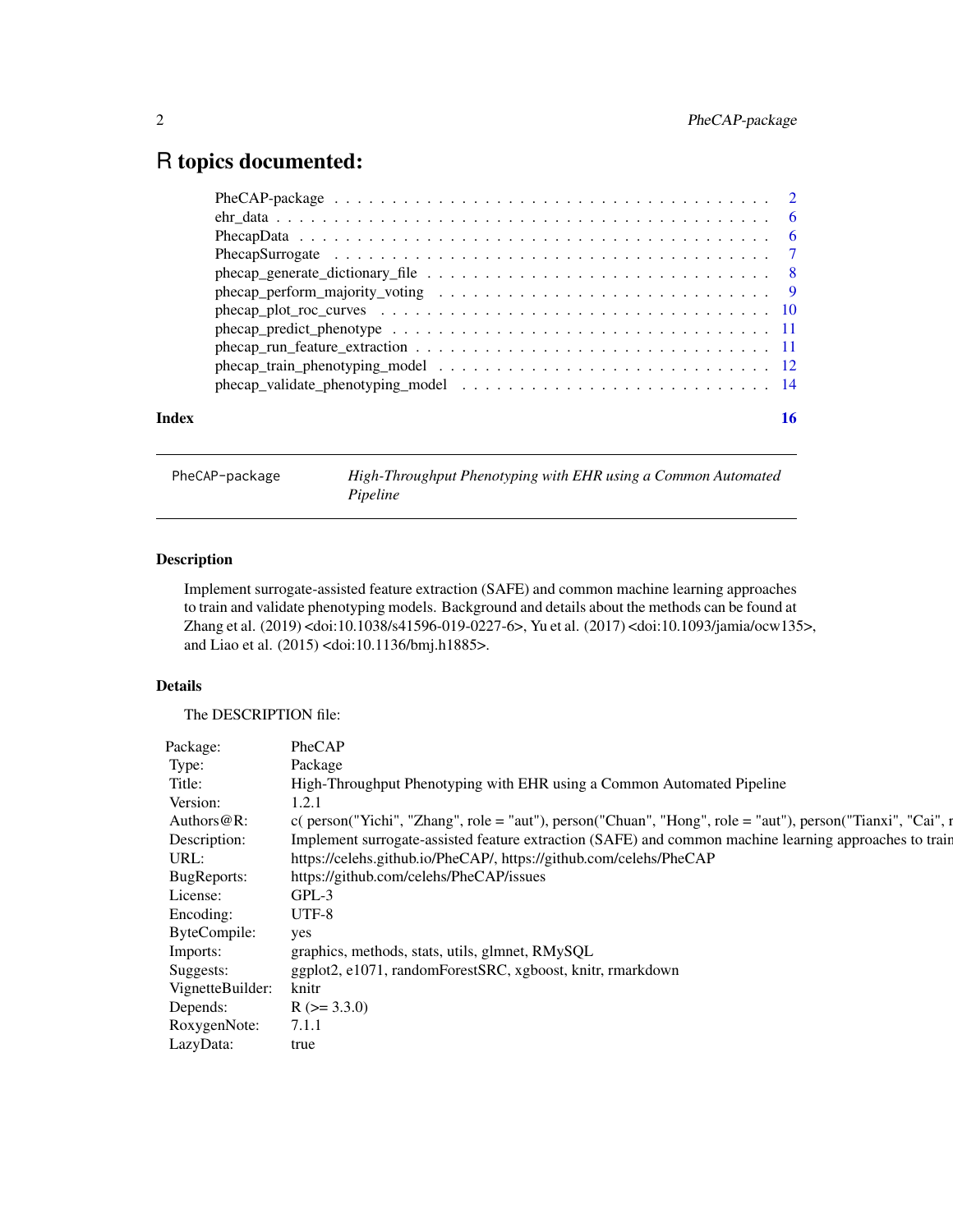<span id="page-2-0"></span>PheCAP-package 3

| Author:     | Yichi Zhang [aut], Chuan Hong [aut], Tianxi Cai [aut], PARSE LTD [aut, cre] |
|-------------|-----------------------------------------------------------------------------|
| Maintainer: | PARSE LTD <software@parse-health.org></software@parse-health.org>           |

Index of help topics:

```
PheCAP-package High-Throughput Phenotyping with EHR using a
                      Common Automated Pipeline
PhecapData Define or Read Datasets for Phenotyping
PhecapSurrogate Define a Surrogate Variable used in
                      Surrogate-Assisted Feature Extraction (SAFE)
ehr_data A Synthetic EHR Dataset
phecap_generate_dictionary_file
                      Generate a Dictionary File for Note Parsing
phecap_perform_majority_voting
                      Perform Majority Voting on the CUIs from
                      Multiple Knowledge Sources
phecap_plot_roc_curves
                      Plot ROC and Related Curves for Phenotyping
                      Models
phecap_predict_phenotype
                      Predict Phenotype
phecap_run_feature_extraction
                      Run Surrogate-Assisted Feature Extraction
                       (SAFE)
phecap_train_phenotyping_model
                      Train Phenotyping Model using the Training
                      Labels
phecap_validate_phenotyping_model
                      Validate the Phenotyping Model using the
                      Validation Labels
```
PheCAP provides a straightforward interface for conducting phenotyping on eletronic health records. One can specify the data via [PhecapData](#page-5-1), define surrogate using [PhecapSurrogate](#page-6-1). Next, one may run surrogate-assisted feature extraction (SAFE) by calling [phecap\\_run\\_feature\\_extraction](#page-10-1), and then train and validate phenotyping models via [phecap\\_train\\_phenotyping\\_model](#page-11-1) and phecap\_validate\_phenotypi The predictive performance can be visualized using [phecap\\_plot\\_roc\\_curves](#page-9-1). Predicted phenotype is provided by [phecap\\_predict\\_phenotype](#page-10-2).

#### Author(s)

NA Maintainer: NA

#### References

Yu, S., Chakrabortty, A., Liao, K. P., Cai, T., Ananthakrishnan, A. N., Gainer, V. S., ... & Cai, T. (2016). Surrogate-assisted feature extraction for high-throughput phenotyping. Journal of the American Medical Informatics Association, 24(e1), e143-e149.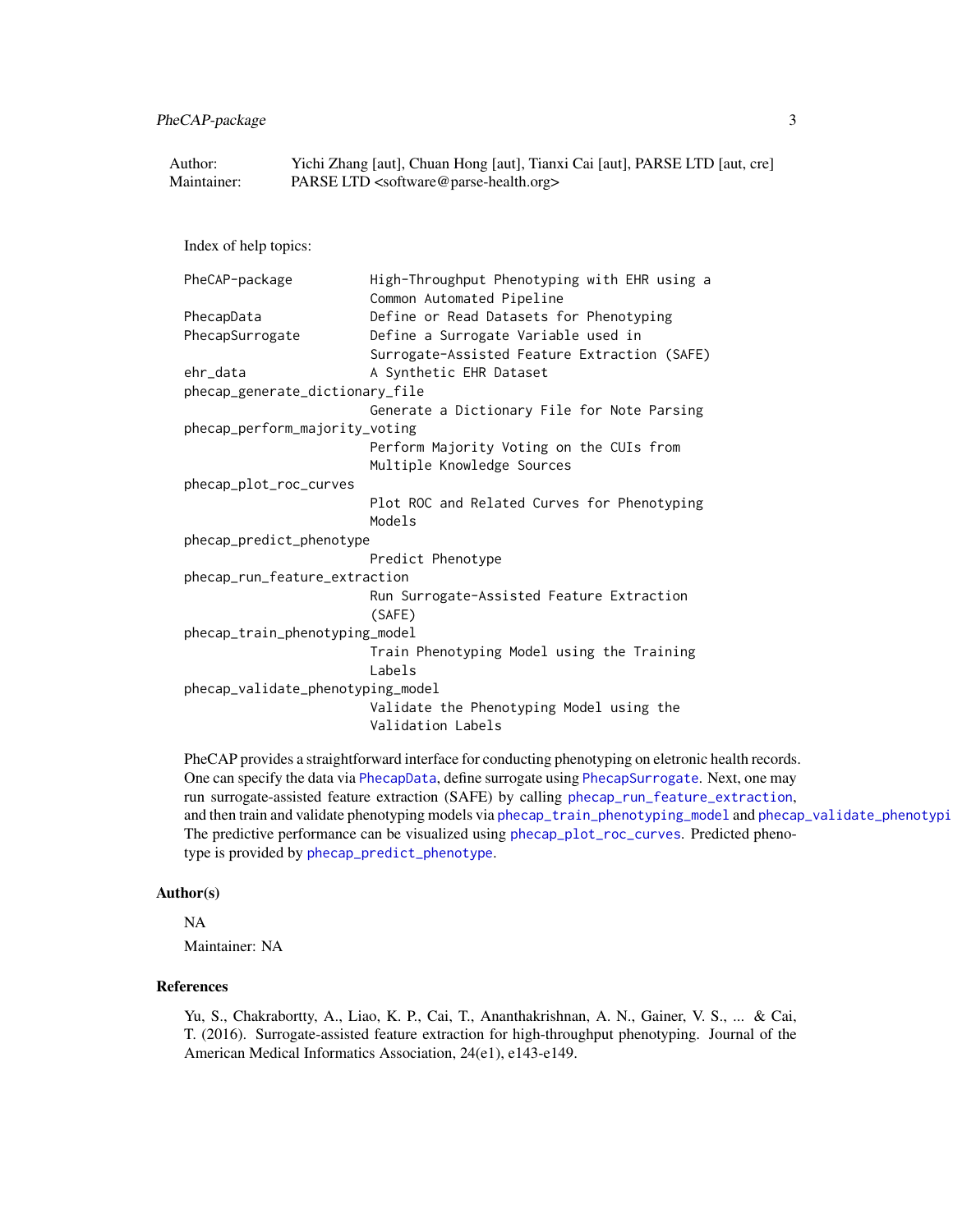Liao, K. P., Cai, T., Savova, G. K., Murphy, S. N., Karlson, E. W., Ananthakrishnan, A. N., ... & Churchill, S. (2015). Development of phenotype algorithms using electronic medical records and incorporating natural language processing. bmj, 350, h1885.

#### Examples

```
# Simulate an EHR dataset
size <- 2000
latent <- rgamma(size, 0.3)
latent2 <- rgamma(size, 0.3)
ehr_data <- data.frame(
 ICD1 = rpois(size, 7 * (rgamma(size, 0.2) + latent) / 0.5),
 ICD2 = rpois(size, 6 * (rgamma(size, 0.8) + latent) / 1.1),ICD3 = rpois(size, 1 * rgamma(size, 0.5 + latent2) / 0.5),
 ICD4 = rpois(size, 2 * rgamma(size, 0.5) / 0.5),
 NLP1 = \text{pois}(size, 8 * (rgamma(size, 0.2) + latent) / 0.6),NLP2 = \text{rpois}(size, 2 * (rgamma(size, 1.1) + latent) / 1.5),NLP3 = \text{rpois}(size, 5 * (rgamma(size, 0.1) + latent) / 0.5),NLP4 = \text{rpois}(size, 11 * \text{rgamma}(size, 1.9 + latent) / 1.9),NLP5 = rpois(size, 3 * rgamma(size, 0.5 + latent2) / 0.5),
 NLP6 = \text{rpois}(size, 2 * \text{rgamma}(size, 0.5) / 0.5),NLP7 = \text{rois}(size, 1 * \text{rgamma}(size, 0.5) / 0.5),HU = rpois(size, 30 * rgamma(size, 0.1) / 0.1),label = NAii <- sample.int(size, 400)
ehr_data[ii, "label"] <- with(
 ehr_data[ii, ], rbinom(400, 1, plogis(
    -5 + 1.5 \times \log 1p(ICD1) + \log 1p(NLP1) +0.8 * log1p(NLP3) - 0.5 * log1p(HU))# Define features and labels used for phenotyping.
data <- PhecapData(ehr_data, "HU", "label", validation = 0.4)
data
# Specify the surrogate used for
# surrogate-assisted feature extraction (SAFE).
# The typical way is to specify a main ICD code, a main NLP CUI,
# as well as their combination.
# The default lower_cutoff is 1, and the default upper_cutoff is 10.
# In some cases one may want to define surrogate through lab test.
# Feel free to change the cutoffs based on domain knowledge.
surrogates <- list(
 PhecapSurrogate(
    variable_names = "ICD1",
    lower-cutoff = 1, upper-cutoff = 10,
 PhecapSurrogate(
    variable_names = "NLP1",
    lower-cutoff = 1, upper-cutoff = 10)# Run surrogate-assisted feature extraction (SAFE)
# and show result.
feature_selected <- phecap_run_feature_extraction(
 data, surrogates, num_subsamples = 50, subsample_size = 200)
```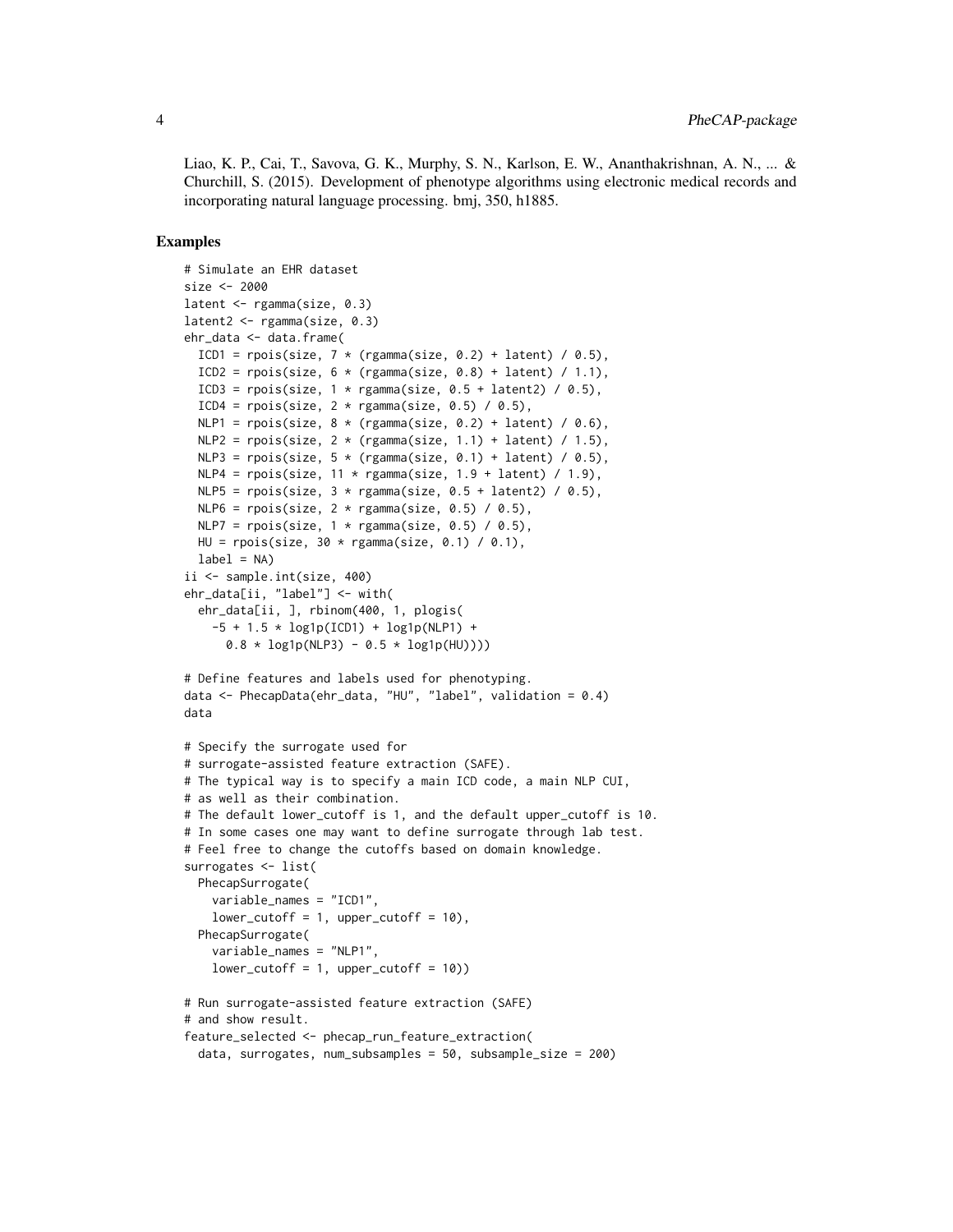#### PheCAP-package 5

feature\_selected

```
# Train phenotyping model and show the fitted model,
# with the AUC on the training set as well as random splits.
model <- phecap_train_phenotyping_model(
 data, surrogates, feature_selected, num_splits = 100)
model
# Validate phenotyping model using validation label,
# and show the AUC and ROC.
validation <- phecap_validate_phenotyping_model(data, model)
validation
phecap_plot_roc_curves(validation)
# Apply the model to all the patients to obtain predicted phenotype.
phenotype <- phecap_predict_phenotype(data, model)
# A more complicated example
# Load Data.
data(ehr_data)
data <- PhecapData(ehr_data, "healthcare_utilization", "label", 0.4)
data
# Specify the surrogate used for
# surrogate-assisted feature extraction (SAFE).
# The typical way is to specify a main ICD code, a main NLP CUI,
# as well as their combination.
# In some cases one may want to define surrogate through lab test.
# The default lower_cutoff is 1, and the default upper_cutoff is 10.
# Feel free to change the cutoffs based on domain knowledge.
surrogates <- list(
 PhecapSurrogate(
    variable_names = "main_ICD",
    lower-cutoff = 1, upper_cutoff = 10),
 PhecapSurrogate(
    variable_names = "main_NLP",
    lower-cutoff = 1, upper-cutoff = 10,
 PhecapSurrogate(
    variable_names = c("main_ICD", "main_NLP"),
    lower_cutoff = 1, upper_cutoff = 10))
# Run surrogate-assisted feature extraction (SAFE)
# and show result.
feature_selected <- phecap_run_feature_extraction(data, surrogates)
feature_selected
# Train phenotyping model and show the fitted model,
# with the AUC on the training set as well as random splits
model <- phecap_train_phenotyping_model(data, surrogates, feature_selected)
model
```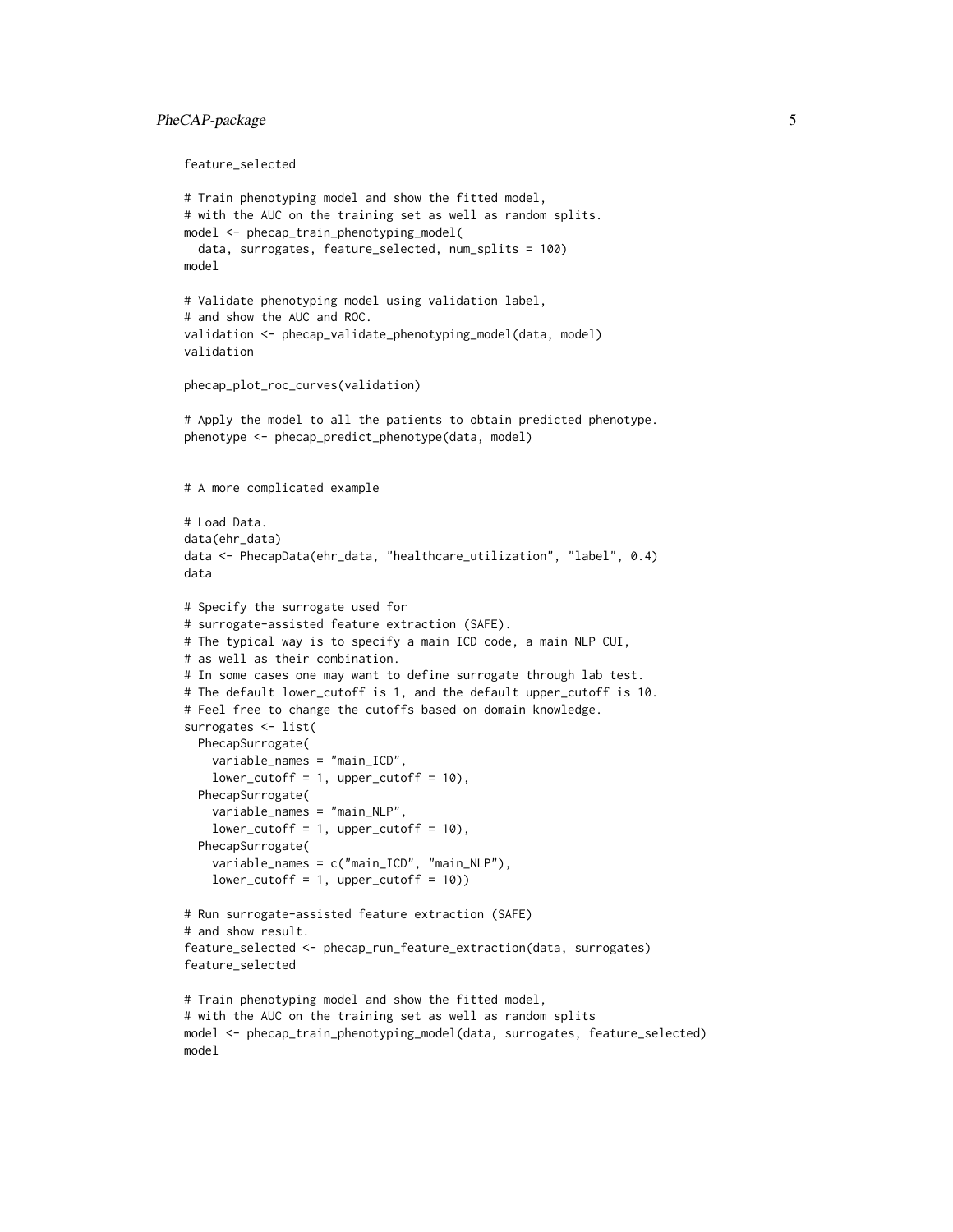```
# Validate phenotyping model using validation label,
# and show the AUC and ROC
validation <- phecap_validate_phenotyping_model(data, model)
validation
phecap_plot_roc_curves(validation)
```

```
# Apply the model to all the patients to obtain predicted phenotype.
phenotype <- phecap_predict_phenotype(data, model)
```
ehr\_data *A Synthetic EHR Dataset*

#### Description

This dataset gives a sample dataset for EHR phenotyping. It contains counts for ICD codes, counts for NLP mentions, healthcare utilization (HU) features for all observations. It also contains the accurate phenotypes for 181 observations.

#### Usage

```
data(ehr_data)
```
#### Format

A data.frame with 10000 observations of 588 variables.

<span id="page-5-1"></span>PhecapData *Define or Read Datasets for Phenotyping*

#### Description

Specify the data to be used for phenotyping.

#### Usage

```
PhecapData(
  data, hu_feature, label, validation,
 patient_id = NULL, subject_weight = NULL,
  seed = 12300L, feature_transformation = log1p)
```
<span id="page-5-0"></span>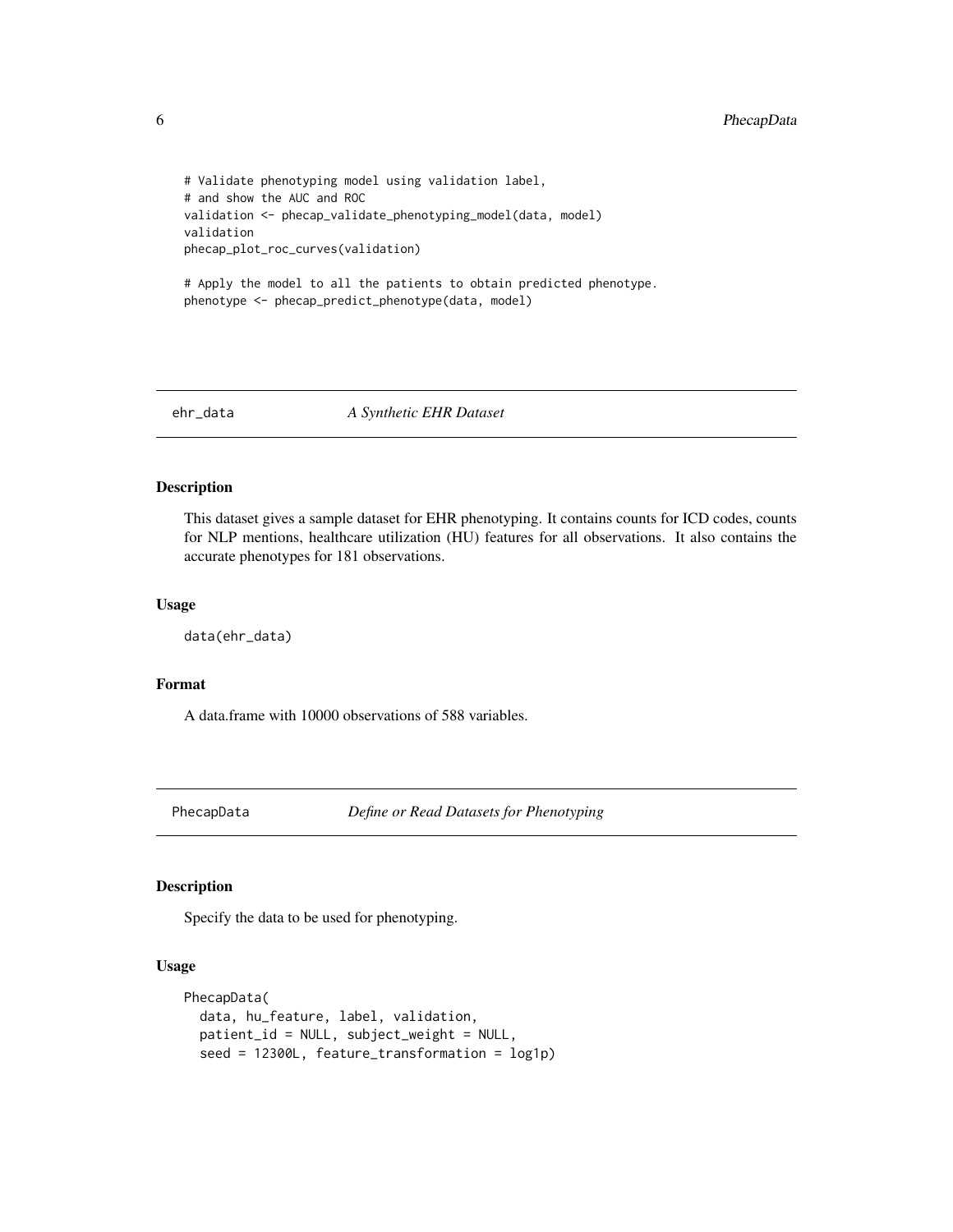#### <span id="page-6-0"></span>PhecapSurrogate 7

#### Arguments

| data                   | A data.frame consisting of all the variables needed for phenotyping, or a char-<br>acter scalar of the path to the data, or a list consisting of either character scalar<br>or data.frame. If a list is given, patient_id cannot be NULL. All the datasets in<br>the list will be joined into a single dataset according to the columns specified by<br>patient_id.                                                                                                                                                                                                                                                                                                        |
|------------------------|----------------------------------------------------------------------------------------------------------------------------------------------------------------------------------------------------------------------------------------------------------------------------------------------------------------------------------------------------------------------------------------------------------------------------------------------------------------------------------------------------------------------------------------------------------------------------------------------------------------------------------------------------------------------------|
| hu_feature             | A character scalar or vector specifying the names of one of more healthcare uti-<br>lization (HU) variables. There variables are always included in the phenotyping<br>model.                                                                                                                                                                                                                                                                                                                                                                                                                                                                                              |
| label                  | A character scalar of the column name that gives the phenotype status (1 or<br>TRUE: present, 0 or FALSE: absent). If label is not ready yet, just put a column<br>filled with NA in data. In such cases only the feature extraction step can be done.                                                                                                                                                                                                                                                                                                                                                                                                                     |
| validation             | A character scalar, a real number strictly between 0 and 1, or an integer not less<br>than 2. If a character scalar is used, it is treated as the column name in the data<br>that specifies whether this observation belongs to the validation samples (1 or<br>TRUE: validation, 0 or FALSE: training). If a real number strictly between 0<br>and 1 is used, it is treated as the proportion of the validation samples. The actual<br>validation samples will be drawn from all labeled samples. If an integer not<br>less than 2 is used, it is treated as the size of the validation samples. The actual<br>validation samples will be drawn from all labeled samples. |
| patient_id             | A character vector for the column names, if any, that uniquely identifies each<br>patient. Such variables must appear in the data. patient_id can be NULL if such<br>fields are not contained in the data.                                                                                                                                                                                                                                                                                                                                                                                                                                                                 |
|                        | subject_weight An optional numeric vector of weights for observations.                                                                                                                                                                                                                                                                                                                                                                                                                                                                                                                                                                                                     |
| seed                   | If validation samples need to be drawn from all labeled samples, seed specifies<br>the random seed for sampling.                                                                                                                                                                                                                                                                                                                                                                                                                                                                                                                                                           |
| feature_transformation |                                                                                                                                                                                                                                                                                                                                                                                                                                                                                                                                                                                                                                                                            |
|                        | A function that will be applied to all the features. Since count data are typi-<br>cally right-skewed, by default log1p will be used. feature_transformation can<br>be NULL, in which case no transformation will be done on any of the feature.                                                                                                                                                                                                                                                                                                                                                                                                                           |
|                        |                                                                                                                                                                                                                                                                                                                                                                                                                                                                                                                                                                                                                                                                            |

#### Value

An object of class PhecapData.

#### See Also

See [PheCAP-package](#page-1-1) for code examples.

<span id="page-6-1"></span>PhecapSurrogate *Define a Surrogate Variable used in Surrogate-Assisted Feature Extraction (SAFE)*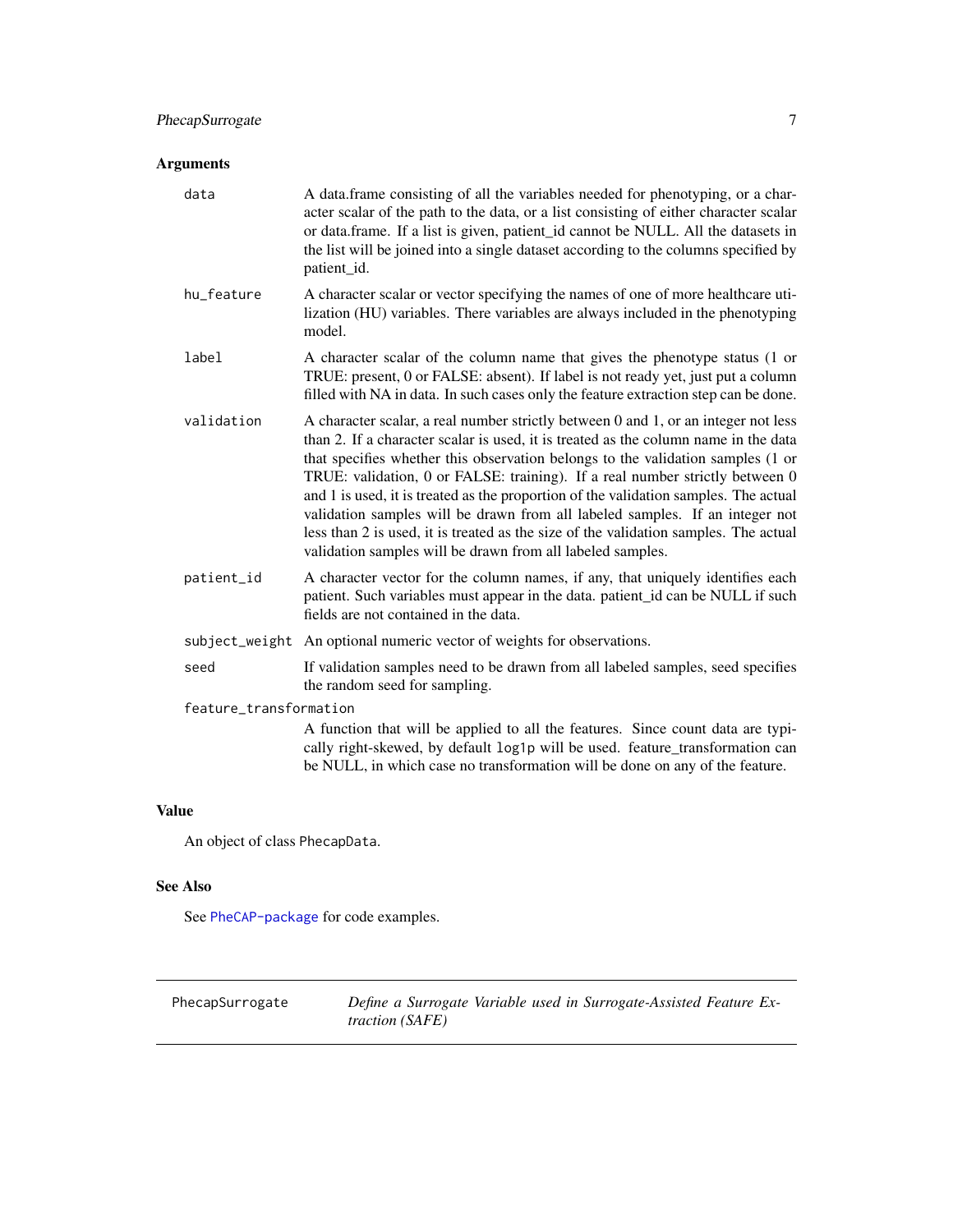#### <span id="page-7-0"></span>Description

Define a surrogate varible from existing features, and specify associated lower and upper cutoffs.

#### Usage

```
PhecapSurrogate(variable_names, lower_cutoff = 1L, upper_cutoff = 10L)
```
#### Arguments

|              | variable_names a character scalar or vector consisting of variable names. If a vector is given, the<br>value of the surrogate is defined as the sum of the values of each variable. |
|--------------|-------------------------------------------------------------------------------------------------------------------------------------------------------------------------------------|
| lower_cutoff | a numeric scalar. If the surrogate value of a patient is less than or equal to this<br>cutoff, then this patient is treated as a control in SAFE.                                   |
| upper_cutoff | a numeric scalar. If the surrogate value of a patient is greater than or equal to<br>this cutoff, then this patient is treated as a case in SAFE.                                   |

#### Details

This function only stores the definition. No calculation is done.

#### Value

An object of class PhecapSurrogate.

#### See Also

See [PheCAP-package](#page-1-1) for code examples.

phecap\_generate\_dictionary\_file *Generate a Dictionary File for Note Parsing*

#### Description

Given a list of CUIs, connect to the UMLS database stored in MySQL, extract CUIs and associated terms, and write a dictionary file for use in note parsing.

#### Usage

```
phecap_generate_dictionary_file(
  cui_list, dict_file,
  user = "username", password = "password",
  host = "localhost", dbname = "umls", \ldots)
```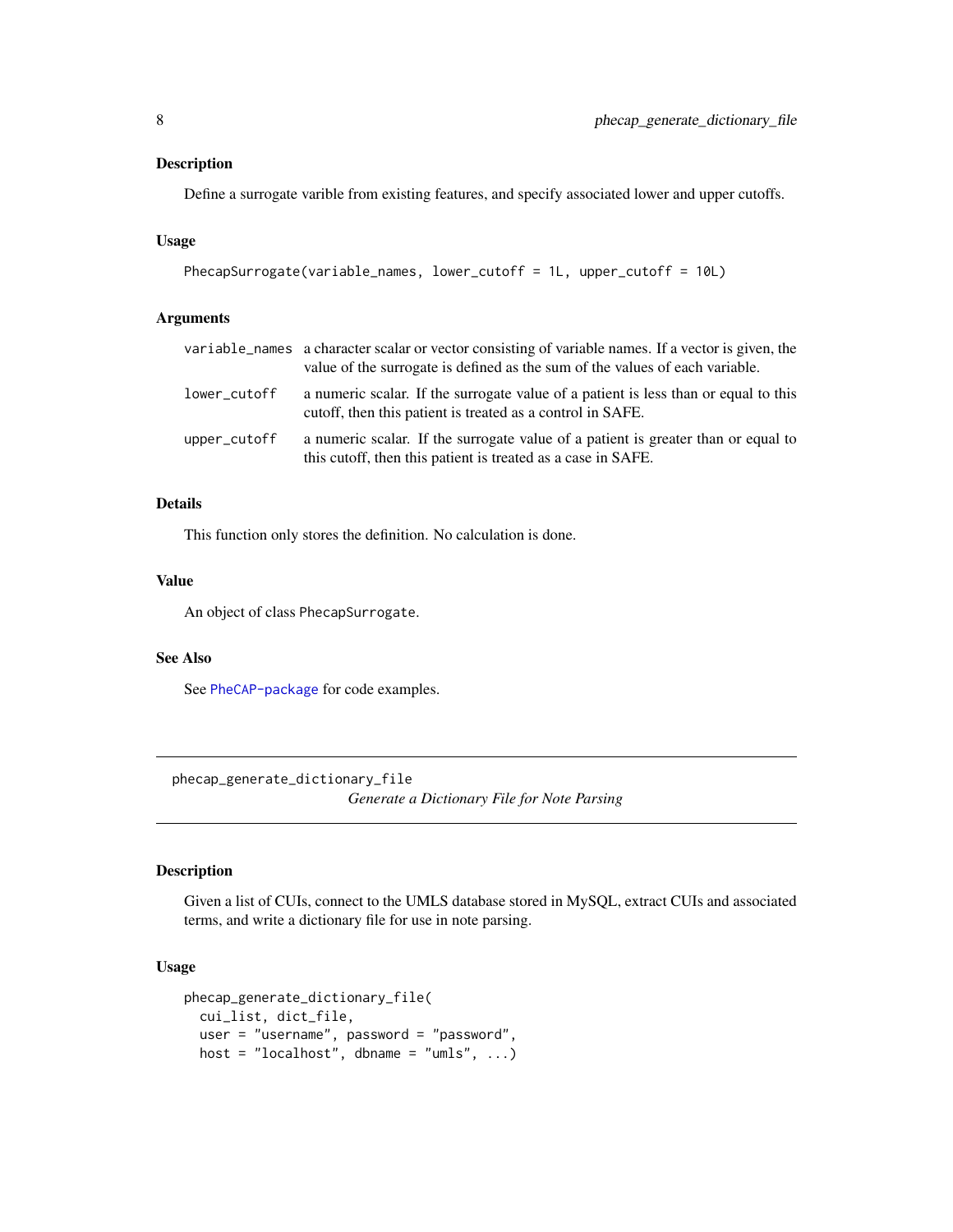#### <span id="page-8-0"></span>Arguments

| cui_list            | a character vector consisting of CUIs of interest.                                                             |
|---------------------|----------------------------------------------------------------------------------------------------------------|
| dict_file           | a character scalar for the path to the dictionary file that will be generated.                                 |
| user                | a character scalar for the username for database connection; passed to RMySQL: : dbConnect<br>as it is.        |
| password            | a character scalar for the password for database connection; passed to RMySQL: : dbConnect<br>as it is.        |
| host                | a character scalar for the host (or URL) for database connection; passed to<br>$RMySOL$ :: dbConnect as it is. |
| dbname              | a character scalar for the database name for database connection; passed to<br>$RMvSOL$ :: dbConnect as it is. |
| $\cdot \cdot \cdot$ | Other arguments passed to RMySQL:: dbConnect as they are.                                                      |

#### Value

The dictionary will be written to the location given by dict\_file. Return the dictionary invisibly.

```
phecap_perform_majority_voting
```
*Perform Majority Voting on the CUIs from Multiple Knowledge Sources*

#### Description

Read parsed knowledge sources and identify CUIs. Generate a list of CUIs that appear in at least half of the sources.

#### Usage

```
phecap_perform_majority_voting(
  input_folder)
```
#### Arguments

input\_folder a character scalar for the path to the folder that contains the parsed knowledge sources

#### Value

A character vector consisting of CUIs that pass the majority voting criterion.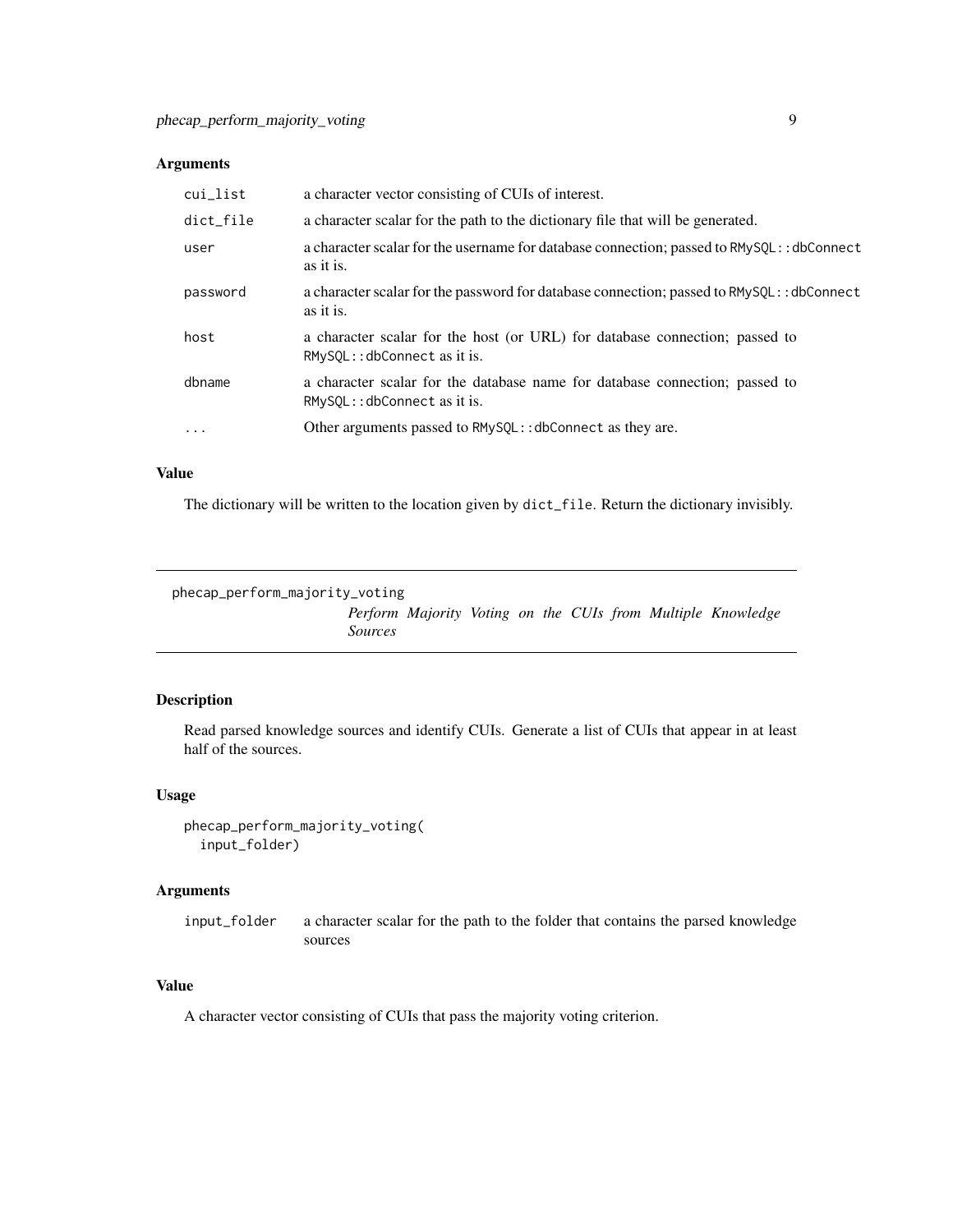<span id="page-9-1"></span><span id="page-9-0"></span>phecap\_plot\_roc\_curves

*Plot ROC and Related Curves for Phenotyping Models*

#### Description

Plot ROC-like curves to illustrate phenotyping accuracy.

#### Usage

```
phecap_plot_roc_curves(
  x, axis_x = "1 - spec", axis_y = "sen",what = c("training", "random-splits", "validation"),
 ggplot = TRUE, ...)
```
#### Arguments

| X        | either a single object of class PhecapModel or PhecapValidation (returned from<br>phecap_train_phenotyping_model or phecap_validate_phenotyping_model),<br>or a named list of such objects                                                                                                                                                                                                                                              |
|----------|-----------------------------------------------------------------------------------------------------------------------------------------------------------------------------------------------------------------------------------------------------------------------------------------------------------------------------------------------------------------------------------------------------------------------------------------|
| axis_x   | an expression that leads to the x coordinate. Recognized quantities include: cut<br>(probability cutoff), pct (percent of predicted cases), acc (accuracy), tpr (true<br>positive rate), fpr (false positive rate), tnr (true negative rate), ppv (positive<br>predictive value), fdr (false discovery rate), npv (negative predictive value), sen<br>(sensitivity), spec (specificity), prec (precision), rec (recall), f1 (F1 score). |
| axis_y   | an expression that leads to the y coordinate. Recognized quantities are the same<br>as those in $axis_x$ .                                                                                                                                                                                                                                                                                                                              |
| what     | The curves to be included in the figure.                                                                                                                                                                                                                                                                                                                                                                                                |
| ggplot   | if TRUE and ggplot2 is installed, ggplot will be used for the figure. Otherwise,<br>the base R graphics functions will be used.                                                                                                                                                                                                                                                                                                         |
| $\cdots$ | arguments to be ignored.                                                                                                                                                                                                                                                                                                                                                                                                                |

#### See Also

See [PheCAP-package](#page-1-1) for code examples.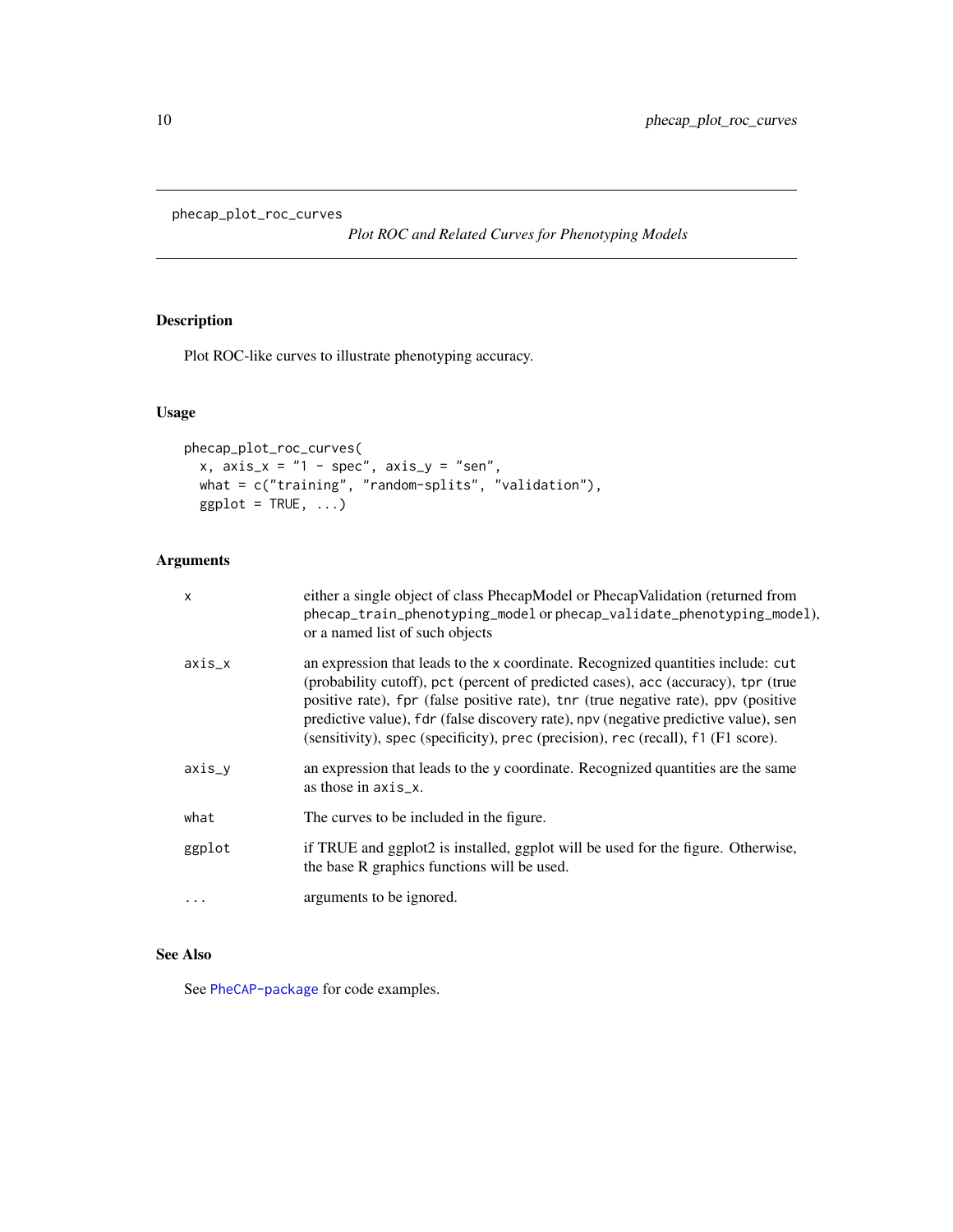<span id="page-10-2"></span><span id="page-10-0"></span>phecap\_predict\_phenotype

*Predict Phenotype*

#### Description

Compute predicted probability of having the phenotype for each patient in the dataset.

#### Usage

```
phecap_predict_phenotype(data, model)
```
#### Arguments

| data  | an object of class PhecapData, obtained by calling PhecapData $(\ldots)$ .             |
|-------|----------------------------------------------------------------------------------------|
| model | an object of class PhecapModel, probably returned from phecap_train_phenotyping_model. |

#### Value

A data.frame with two columns:

patient\_index patient identifier

prediction predicted phenotype

#### See Also

.

,

See [PheCAP-package](#page-1-1) for code examples.

<span id="page-10-1"></span>phecap\_run\_feature\_extraction *Run Surrogate-Assisted Feature Extraction (SAFE)*

#### Description

Run surrogate-assisted feature extraction (SAFE) using unlabeled data and subsampling.

#### Usage

```
phecap_run_feature_extraction(
  data, surrogates,
  subsample_size = 1000L, num_subsamples = 200L,
  dropout_proportion = 0, frequency_cutoff = 0.5,
  start\_seed = 45600L, verbose = OL)
```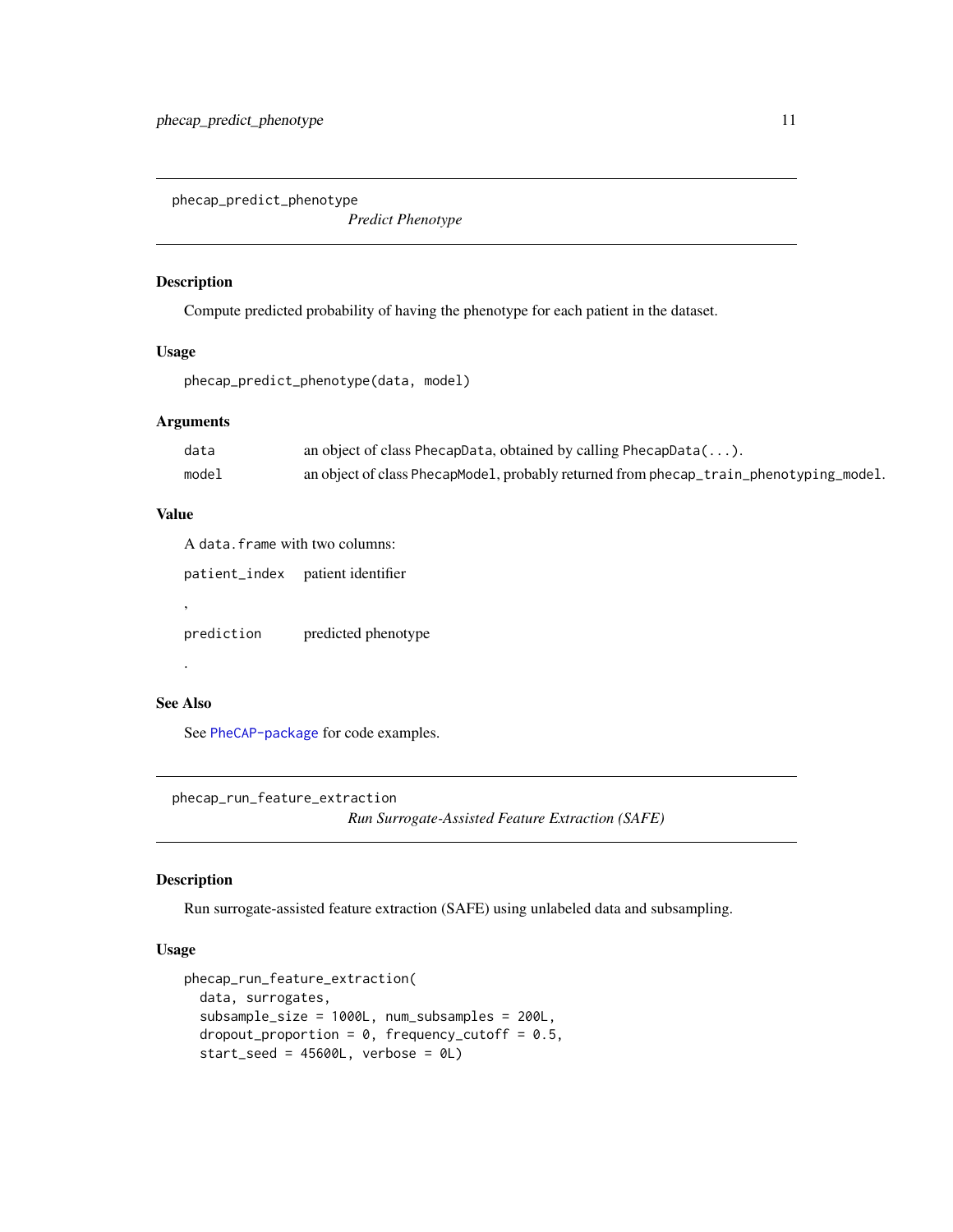#### <span id="page-11-0"></span>Arguments

| data               | An object of class PhecapData, obtained by calling PhecapData()                                                                  |  |
|--------------------|----------------------------------------------------------------------------------------------------------------------------------|--|
| surrogates         | A list of objects of class PhecapSurrogate, obtained by something like list (PhecapSurrogate(),<br>PhecapSurrogate()             |  |
|                    | subsample_size An integer scalar giving the size of each subsample                                                               |  |
|                    | num_subsamples The number of subsamples drawn for each surrogate                                                                 |  |
| dropout_proportion |                                                                                                                                  |  |
|                    | A scalar between 0 and 1. If it is positive, for each predictor a random subset of<br>observations will be set to zero           |  |
| frequency_cutoff   |                                                                                                                                  |  |
|                    | A scalar between 0 and 1. Variables selected in at least this proportion of the<br>subsamples are the variables finally selected |  |
| start_seed         | in the i-th subsample, the seed is set to start_seed + i                                                                         |  |
| verbose            | print progress every verbose subsample if verbose is positive, or remain quiet<br>if verbose is zero                             |  |

#### Details

In this unlabeled setting, the extremes of each surrogate are used to define cases and controls. The variables selected are those selected in at least half (or the proportion specified) of the subsamples.

#### Value

An object of class PhecapFeatureExtraction, with components

| selected  | the names of selected features                    |
|-----------|---------------------------------------------------|
| frequency | the proportion of being selected for each feature |

#### See Also

See [PheCAP-package](#page-1-1) for code examples.

<span id="page-11-1"></span>phecap\_train\_phenotyping\_model *Train Phenotyping Model using the Training Labels*

#### Description

Train the phenotyping model on the training dataset, and evaluate its performance via random splits of the training dataset.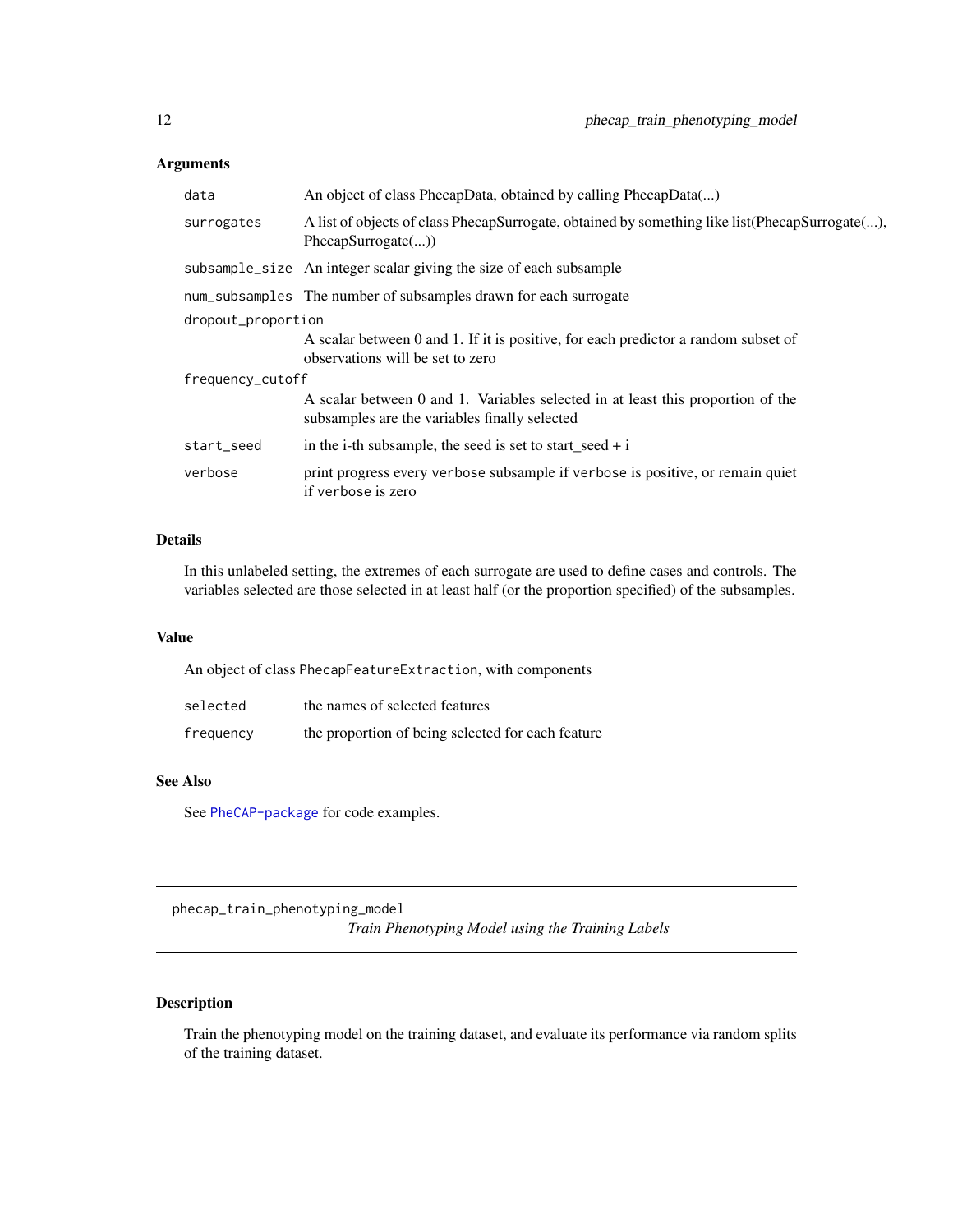#### Usage

```
phecap_train_phenotyping_model(
 data, surrogates, feature_selected,
 method = "lasso_bic",
 train_percent = 0.7, num_splits = 200L,
 start_seed = 78900L, verbose = 0L)
```
#### Arguments

| data             | an object of class PhecapData, obtained by calling PhecapData().                                                                                                                                                                                                           |  |
|------------------|----------------------------------------------------------------------------------------------------------------------------------------------------------------------------------------------------------------------------------------------------------------------------|--|
| surrogates       | a list of objects of class PhecapSurrogate, obtained by something like list (PhecapSurrogate (), Ph<br>The surrogates used here might be different from that used in feature extraction.                                                                                   |  |
| feature_selected |                                                                                                                                                                                                                                                                            |  |
|                  | a character vector of the features that should be included in the model, probably<br>returned by phecap_run_feature_extraction (but not necessary). The fea-<br>tures listed here might be different from those returned from feature extraction.                          |  |
| method           | Either a character vector or a list of two components. If a character vector is<br>used, possible entries are given below. When at least two methods are specified,<br>the predicted probability is the simple average of the predicted probabilities from<br>each method. |  |
|                  | • 'plain' (logistic regression without penalty)                                                                                                                                                                                                                            |  |
|                  | • 'ridge_cv' (logistic regression with ridge penalty and CV tuning)                                                                                                                                                                                                        |  |
|                  | • 'lasso_cv' (logistic regression with lasso penalty and CV tuning)                                                                                                                                                                                                        |  |
|                  | • 'lasso_bic' (logistic regression with lasso penalty and BIC tuning)                                                                                                                                                                                                      |  |
|                  | • 'alasso_cv' (logistic regression with adaptive lasso penalty and CV tun-<br>ing)                                                                                                                                                                                         |  |
|                  | • 'alasso_bic' (logistic regression with adaptive lasso penalty and BIC tun-<br>ing)                                                                                                                                                                                       |  |
|                  | · 'svm' (support vector machine with CV tuning, package e1071 needed,<br>subject_weight not supported)                                                                                                                                                                     |  |
|                  | • 'rf' (random forest with default parameters, package randomForestSRC<br>needed)                                                                                                                                                                                          |  |
|                  | • 'xgb' (extreme gradient boosting with default parameters, package xgboost<br>needed)                                                                                                                                                                                     |  |
|                  | If a list is used, it should contain two named components as follows.                                                                                                                                                                                                      |  |
|                  | • fit (a function for model fitting, with arguments x, y, subject_weight,<br>penalty_weight)                                                                                                                                                                               |  |
|                  | • predict (a function for prediction, with arguments object which was re-<br>turned by fit, x which was used as the new data to predict on)                                                                                                                                |  |
| train_percent    | The percentage (between 0 and 1) of labels that are used for model training<br>during random splits                                                                                                                                                                        |  |
| num_splits       | The number of random splits.                                                                                                                                                                                                                                               |  |
| start_seed       | in the i-th split, the seed is set to start_seed + i.                                                                                                                                                                                                                      |  |
| verbose          | print progress every verbose splits if verbose is positive, or remain quiet if ver-<br>bose is zero                                                                                                                                                                        |  |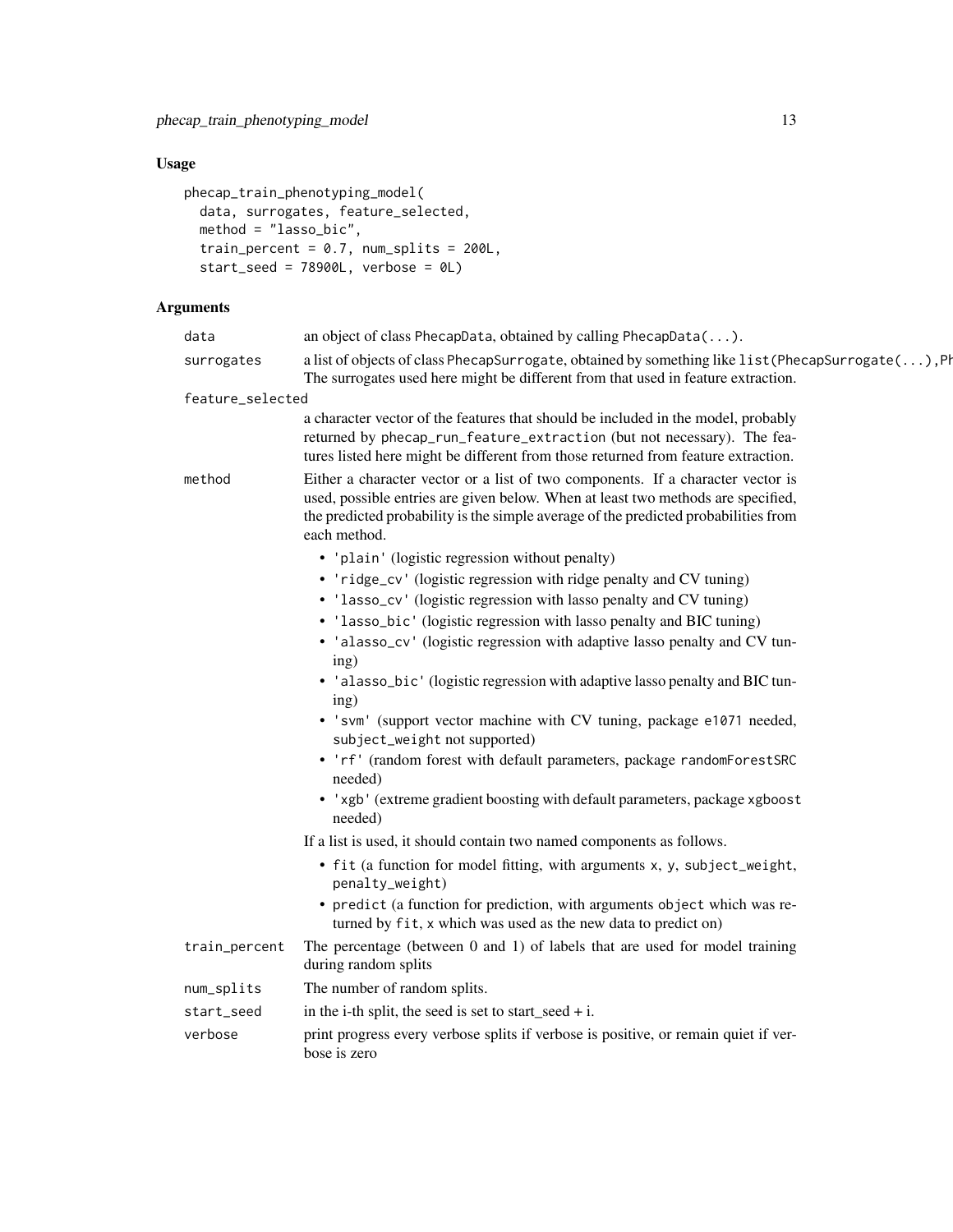#### Value

An object of class PhecapModel, with components

| coefficients     | the fitted object                                |  |
|------------------|--------------------------------------------------|--|
| method           | the method used for model training               |  |
| feature selected |                                                  |  |
|                  | the feature selected by SAFE                     |  |
| train_roc        | ROC on training dataset                          |  |
| train_auc        | AUC on training dataset                          |  |
| split_roc        | average ROC on random splits of training dataset |  |
| split_auc        | average AUC on random splits of training dataset |  |
| fit_function     | the function used for fitting                    |  |
| predict_function |                                                  |  |
|                  | the function used for prediction                 |  |

#### See Also

See [PheCAP-package](#page-1-1) for code examples.

<span id="page-13-1"></span>phecap\_validate\_phenotyping\_model

*Validate the Phenotyping Model using the Validation Labels*

#### Description

Apply the trained model to all patients in the validation dataset, and measure the prediction accuracy via ROC and AUC.

#### Usage

phecap\_validate\_phenotyping\_model(data, model)

#### Arguments

| data  | an object of class PhecapData, obtained by calling PhecapData()                     |
|-------|-------------------------------------------------------------------------------------|
| model | an object of class PhecapModel, obtained by calling phecap_train_phenotyping_model. |

#### Value

An object of class PhecapValidation, with components

| method    | the method used for model training |
|-----------|------------------------------------|
| train roc | ROC on training dataset            |
| train auc | AUC on training dataset            |

<span id="page-13-0"></span>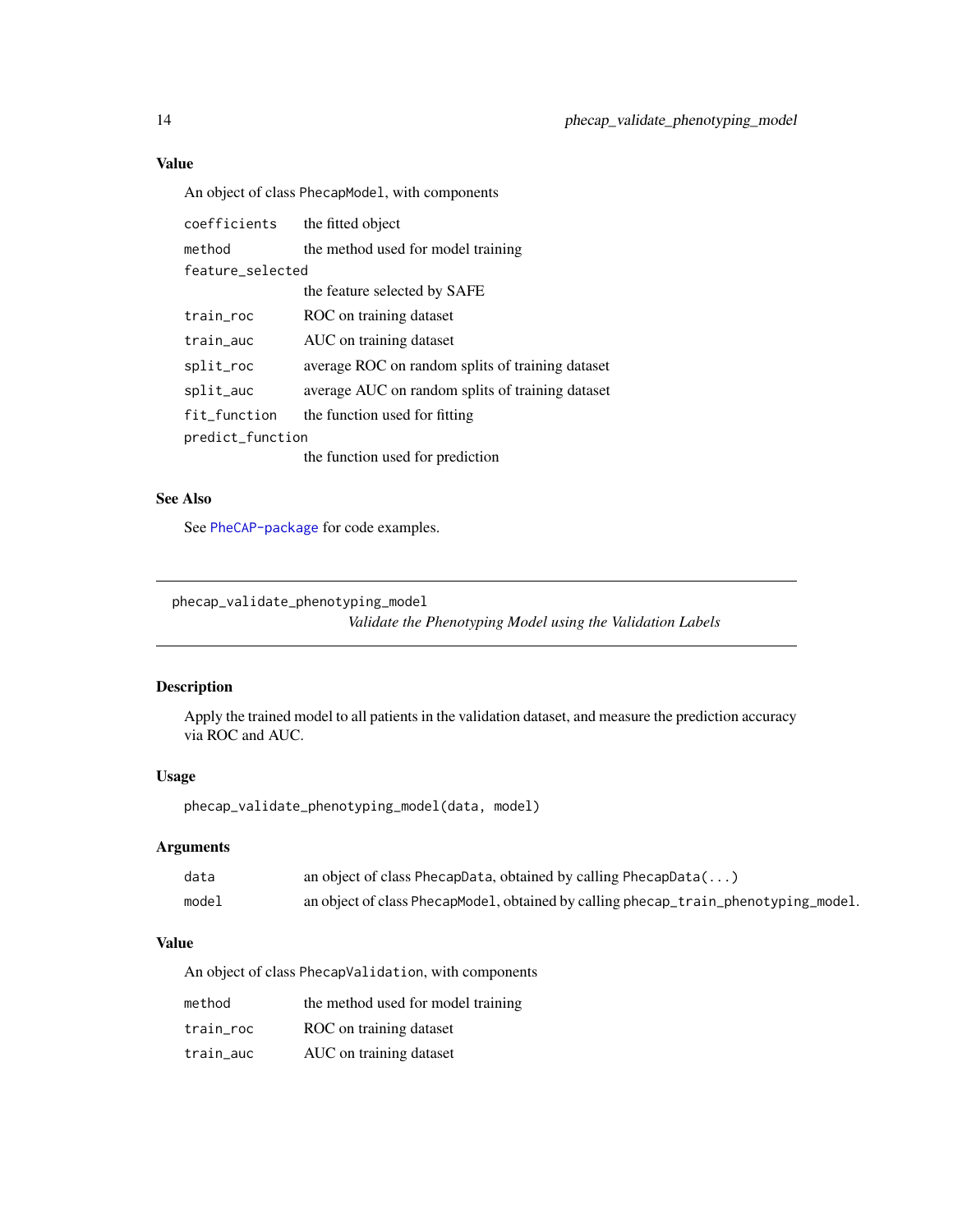| split_roc | average ROC on random splits of training dataset |
|-----------|--------------------------------------------------|
| split_auc | average AUC on random splits of training dataset |
| valid roc | ROC on validation dataset                        |
| valid auc | AUC on validation dataset                        |

#### See Also

See [PheCAP-package](#page-1-1) for code examples.